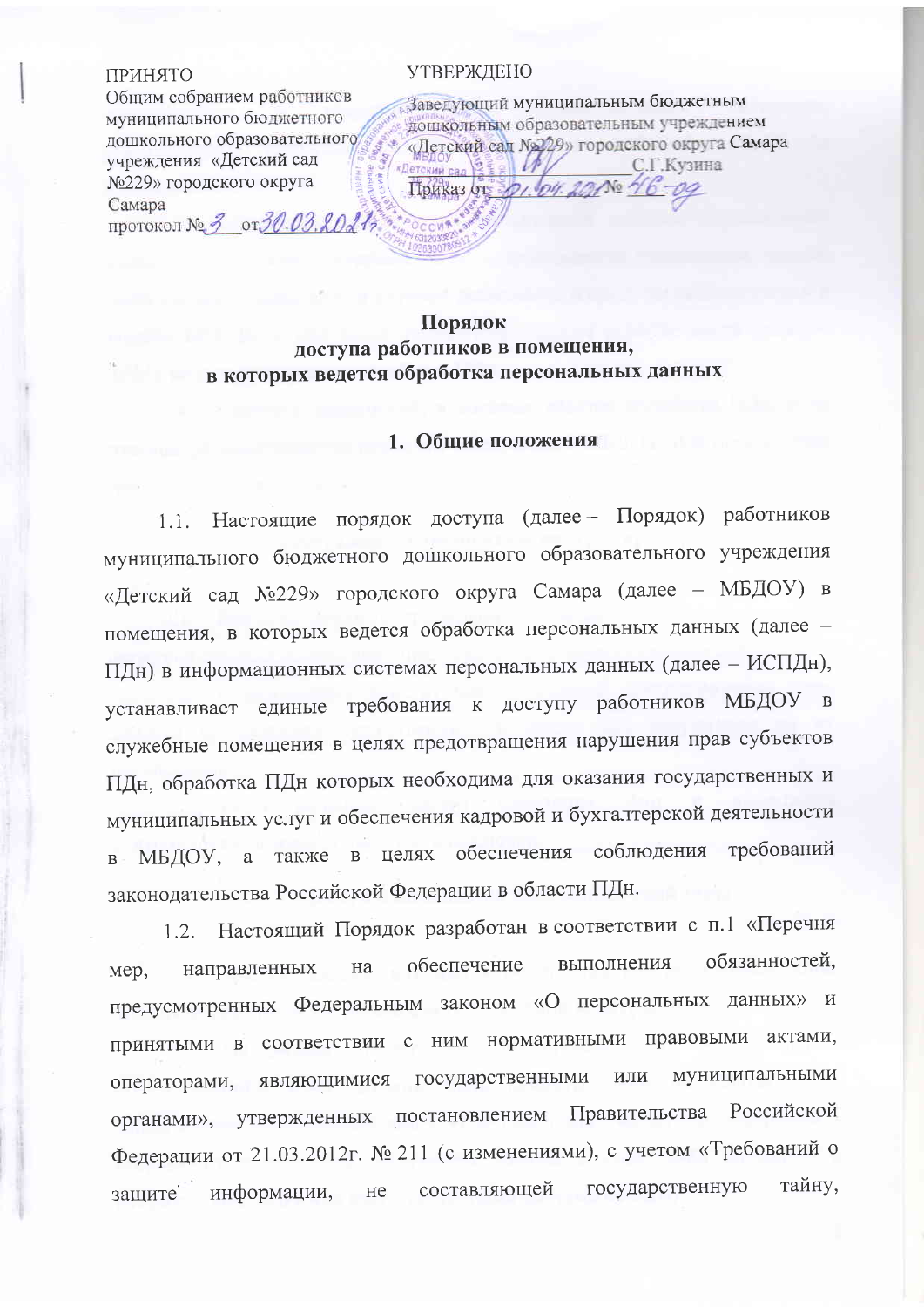информационных системах», государственных содержащейся  $\, {\bf B}$ ФСТЭК России от 11.02.2013г.  $N<sub>2</sub>$  17 (c) приказом утвержденных изменениями).

1.3. Контролируемая зона информационной системы персональных данных (далее - контролируемая зона) - пространство (территория, здание, часть здания, помещение), в котором расположены средства автоматизации и защиты ИСПДн, в том числе автоматизированные рабочие места (далее -АРМ), на которых ведется обработка ПДн.

1.4. Перечень помещений, в которых ведется обработка ПДн, и их границы устанавливаются приказом заведующего МБДОУ «Об определении границ контролируемой зоны».

# 2. Требования к помещениям контролируемой зоны

Все помещения контролируемой зоны должны быть оборудованы  $2.1.$ охранной сигнализацией, либо предусматривать круглосуточное дежурство.

Ограждающие конструкции помещений контролируемой зоны  $2.2.$ должны предполагать существенные трудности для нарушителя по их преодолению.

помещения  $\, {\bf B}$ сторонних ЛИЦ Бесконтрольный доступ  $2.3.$ контролируемой зоны должен быть исключен.

# 3. Доступ в помещения контролируемой зоны

Доступ посторонних лиц в помещения контролируемой зоны,  $3.1.$ должен осуществляется только ввиду служебной необходимости.

присутствия посторонних помещении лиц в MOMEHT  $3.2.$ Ha контролируемой зоны, должны быть приняты меры по недопущению ознакомления посторонних лиц с ПДн (например: мониторы повернуты в сторону от посетителей, документы убраны в стол, либо находятся в непрозрачной папке или накрыты чистыми листами бумаги).

 $\overline{2}$ 

 $\overline{2}$